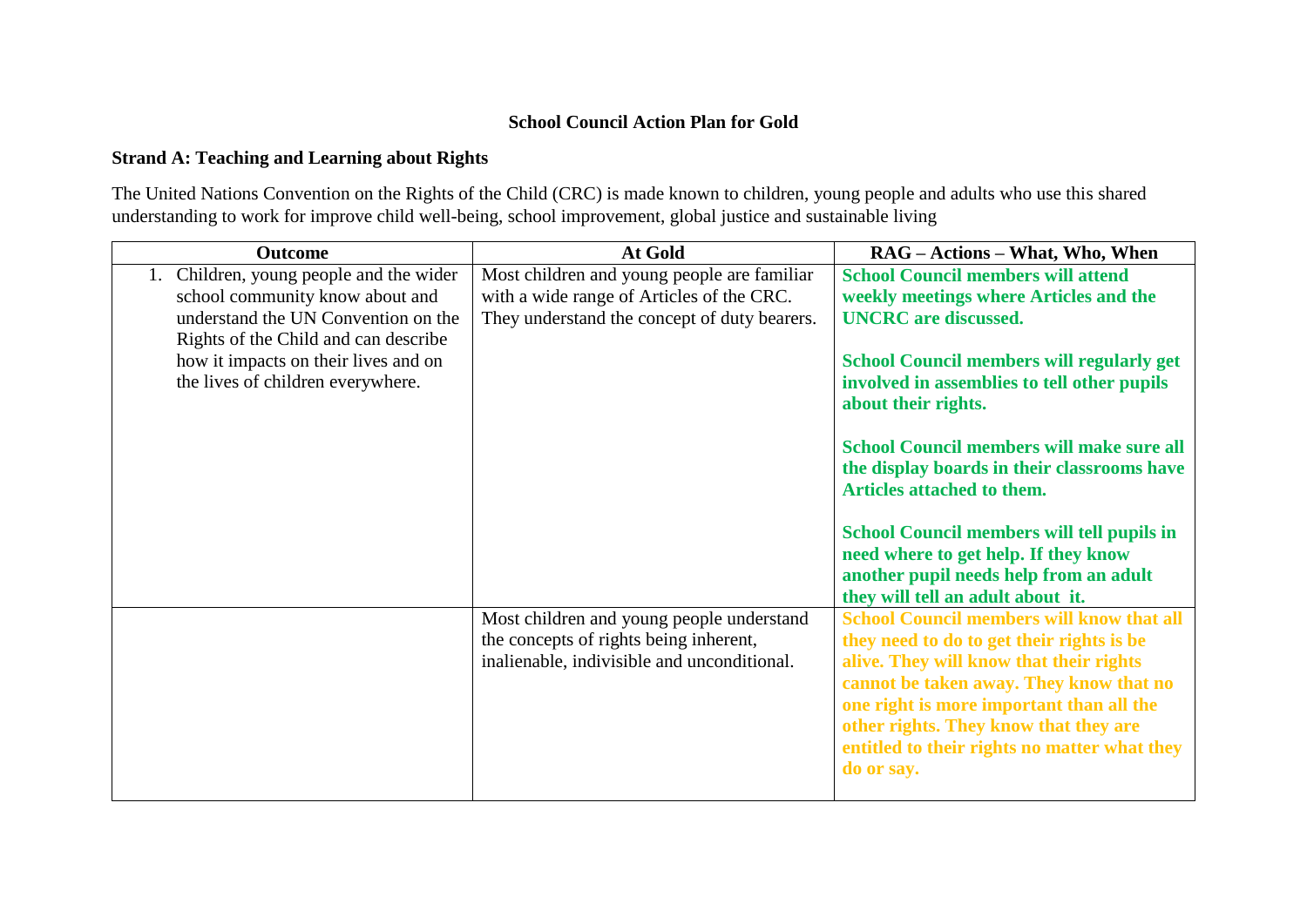|                                                                                                                               | <b>School Council members will share this</b><br>information with other pupils in their<br>class. (on-going)                                                                                                      |
|-------------------------------------------------------------------------------------------------------------------------------|-------------------------------------------------------------------------------------------------------------------------------------------------------------------------------------------------------------------|
| Most children and young people understand<br>how local and global issues and sustainable<br>development are linked to rights. | School Council members will reduce, re-<br>use, recycle wherever possible and<br>encourage others to do the same. (on-<br>going)                                                                                  |
|                                                                                                                               | <b>School Council members will attend Ulster</b><br><b>Wildlife Democracy Games to learn about</b><br>local and global issues and they will create<br>a manifesto linked to people's rights.<br><b>(April 18)</b> |
|                                                                                                                               | <b>School Council members will participate in</b><br>an inter-generational project with Towell<br>House Care Home. (Jan 18 – June 19)                                                                             |
| Adults and the wider school community show<br>a commitment to the CRC.                                                        | <b>School Council members will talk to their</b><br>teachers and other pupils in their class<br>about what the School Council are doing.                                                                          |
|                                                                                                                               | <b>School Council members will share their</b><br>ideas with adults and the wider school<br>community in Steering Group meetings,<br>taking charge of items on the agenda. (on-<br>going)                         |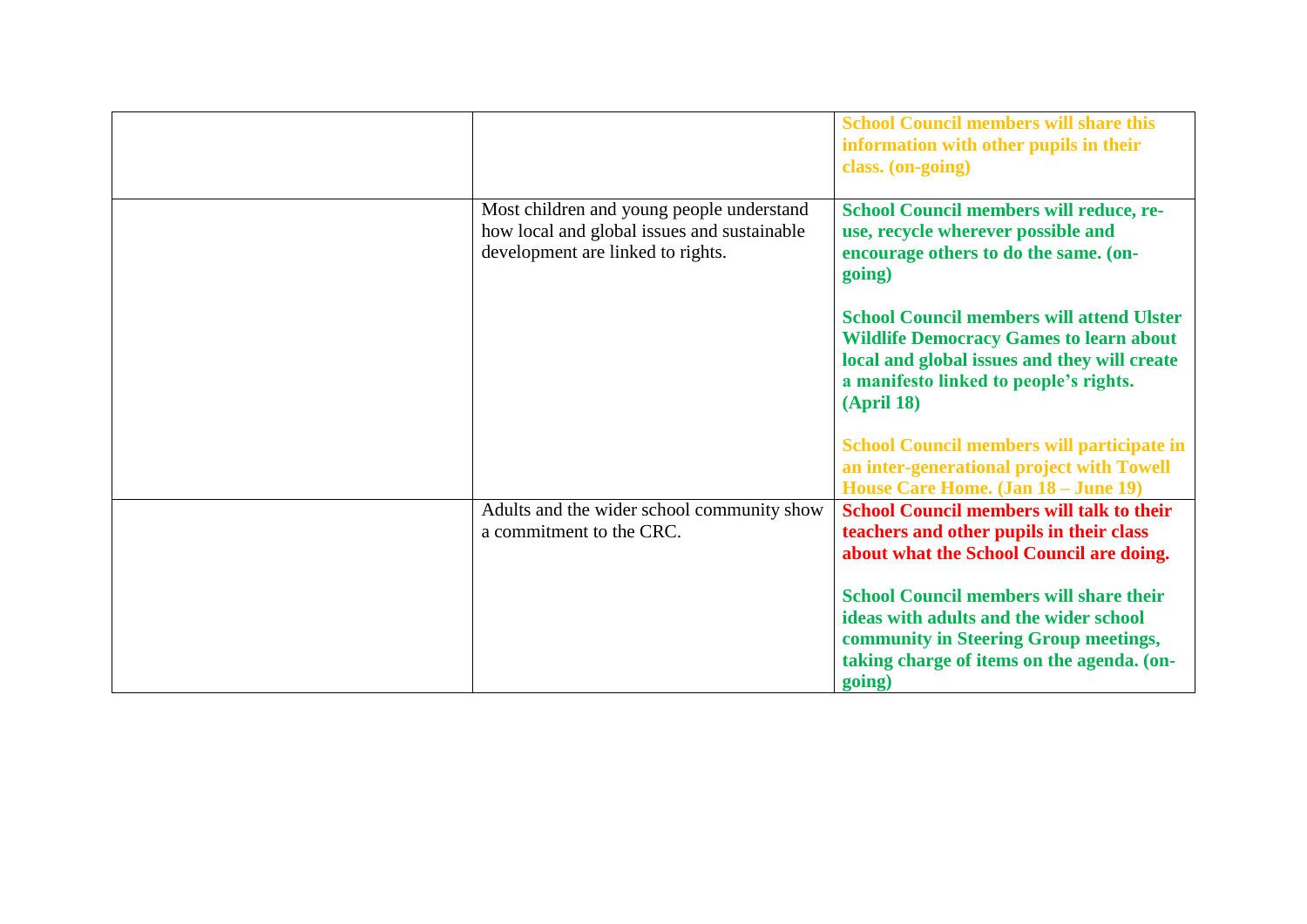## **Strand B: Teaching and Learning through Rights – Ethos and Relationships**

Actions and decisions affecting children are rooted, reviewed and resolved through rights. Children, young people and adults collaborate to develop and maintain a school community based on equality, dignity and respect, non-discrimination and participation; this includes learning and teaching in a way that respects the rights of both educators and learners and promotes well-being.

| <b>Outcome</b>                               | At Gold                                                                                  | RAG – Actions – What, Who, When                   |
|----------------------------------------------|------------------------------------------------------------------------------------------|---------------------------------------------------|
| 4. In school children and young people enjoy | Most children and young people are able to                                               | <b>School Council members will learn the</b>      |
| the rights enshrined in the United Nations   | explain how school, and duty bearers,                                                    | school charter, they will understand what         |
| Convention on the Rights of the Child        | facilitate the to enjoy a wide range of their<br>rights.                                 | it means for everyone in the classroom.           |
|                                              |                                                                                          | <b>School Council members will regularly</b>      |
|                                              |                                                                                          | review the school charter. (Sept yearly)          |
|                                              |                                                                                          | School Council members will set up a              |
|                                              |                                                                                          | <b>Canteen Charter and Playground Charter.</b>    |
| 5.                                           | Most children and young people understand                                                | <b>School Council will run Anti-Bullying</b>      |
|                                              | the concept of fairness and equity and are                                               | campaign highlighting how everyone is             |
|                                              | able to describe how the school promotes<br>such principles and puts them into practice. | different but equal (Nov 18).                     |
|                                              |                                                                                          | <b>School Council will review the Child</b>       |
|                                              |                                                                                          | <b>Friendly Anti-Bullying Policy (Yearly Nov)</b> |
| 6.                                           | Most children and young people know and                                                  | <b>School Council members will be able to</b>     |
|                                              | trust the that the school will act upon any                                              | describe five places where someone who            |
|                                              | concerns has about their rights not being met.                                           | needs help can go to if they need it.             |
|                                              |                                                                                          |                                                   |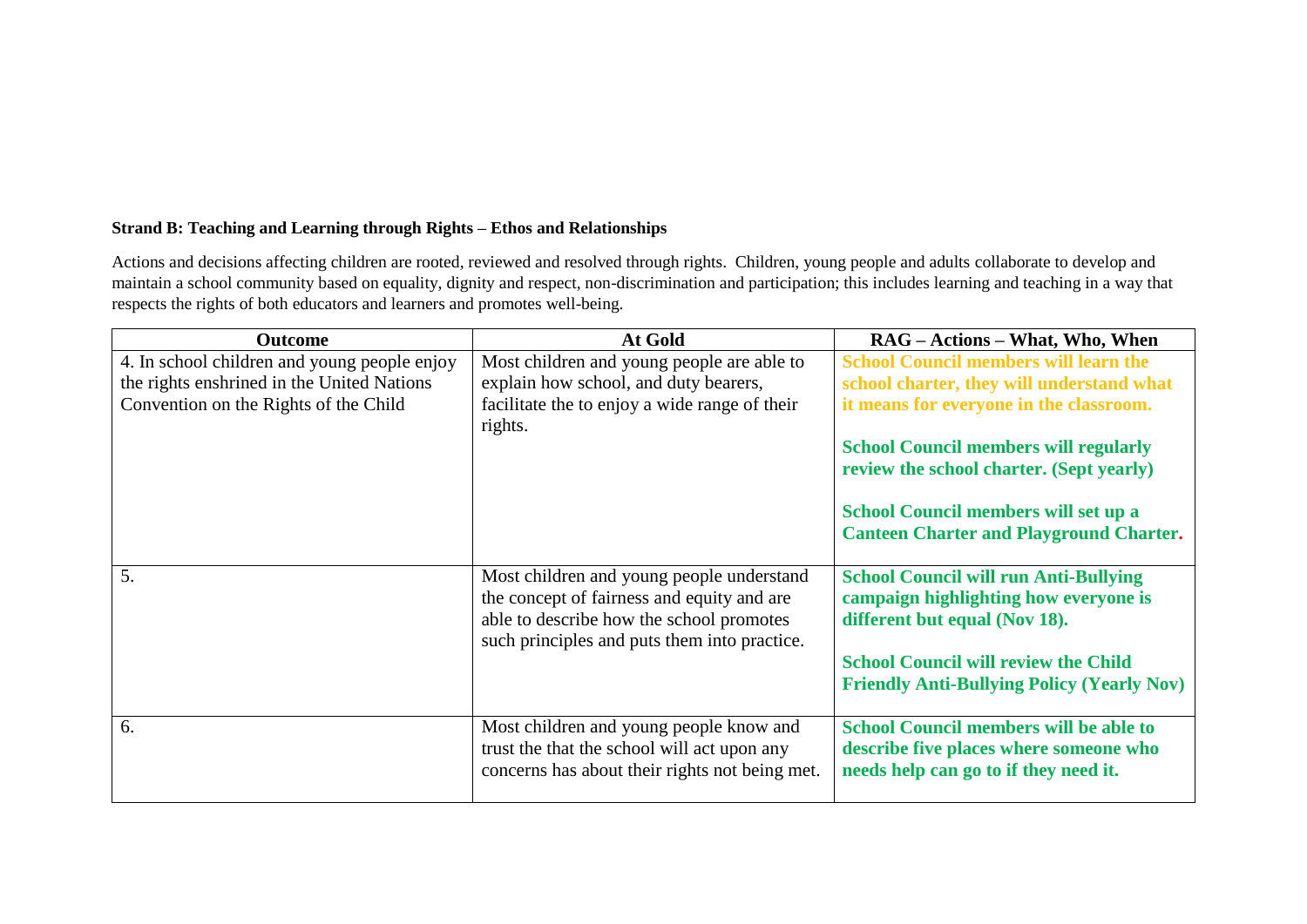|                                                                                                      |                                                                                                                                                                           | <b>School Council members will use and</b><br>direct other pupils to the Feeling Safe Box.                                                                                                                                                     |
|------------------------------------------------------------------------------------------------------|---------------------------------------------------------------------------------------------------------------------------------------------------------------------------|------------------------------------------------------------------------------------------------------------------------------------------------------------------------------------------------------------------------------------------------|
|                                                                                                      |                                                                                                                                                                           | School Council members will speak up for<br>people who cannot speak up for<br>themselves.                                                                                                                                                      |
| 7. Relationships are positive and founded on                                                         | Relationships are identified by most children,                                                                                                                            | <b>School Council members will lead by</b>                                                                                                                                                                                                     |
| dignity and mutual respect for rights                                                                | young people and adults as mutually<br>respectful.                                                                                                                        | example, treating pupils and adults with<br>respect.                                                                                                                                                                                           |
| 8.                                                                                                   | There is evidence that respectful relationships<br>are strengthening over time.                                                                                           | <b>School Council members will use Rights</b><br><b>Respecting language. They will correct</b><br>other pupils if they do not use Rights<br>Respecting language or if unable to do so<br>they will tell an adult.                              |
| 9.                                                                                                   | Many children and young people can talk<br>about the concept of dignity. They can<br>explain how dignity and rights explicitly<br>inform school life.                     | School Council members can explain our<br><b>School Charter and will understand why</b><br>this helps make our school a Rights<br><b>Respecting School.</b>                                                                                    |
| 10.                                                                                                  | School systems to address disagreements,<br>conflict and prejudicial attitudes and actions<br>are perceived as transparent, fair and effective<br>by children and adults. | <b>School Council members will attend Diana</b><br><b>Award Anti-Bullying training (March</b><br>2018)<br><b>School Council members will participate in</b><br>a Show Case of the work of the Anti-<br><b>Bullying Ambassadors (May 2018).</b> |
| 11. Children and young people are safe and<br>protected and know what to do if they need<br>support. | Nearly all children and young people<br>interviewed say they feel safe at school and<br>can describe how becoming rights respecting<br>contributes to this.               | <b>School Council members will make a video</b><br>clip about the Anti-Bullying Ambassador<br>scheme to inform the whole school about<br>the project (March 2018)                                                                              |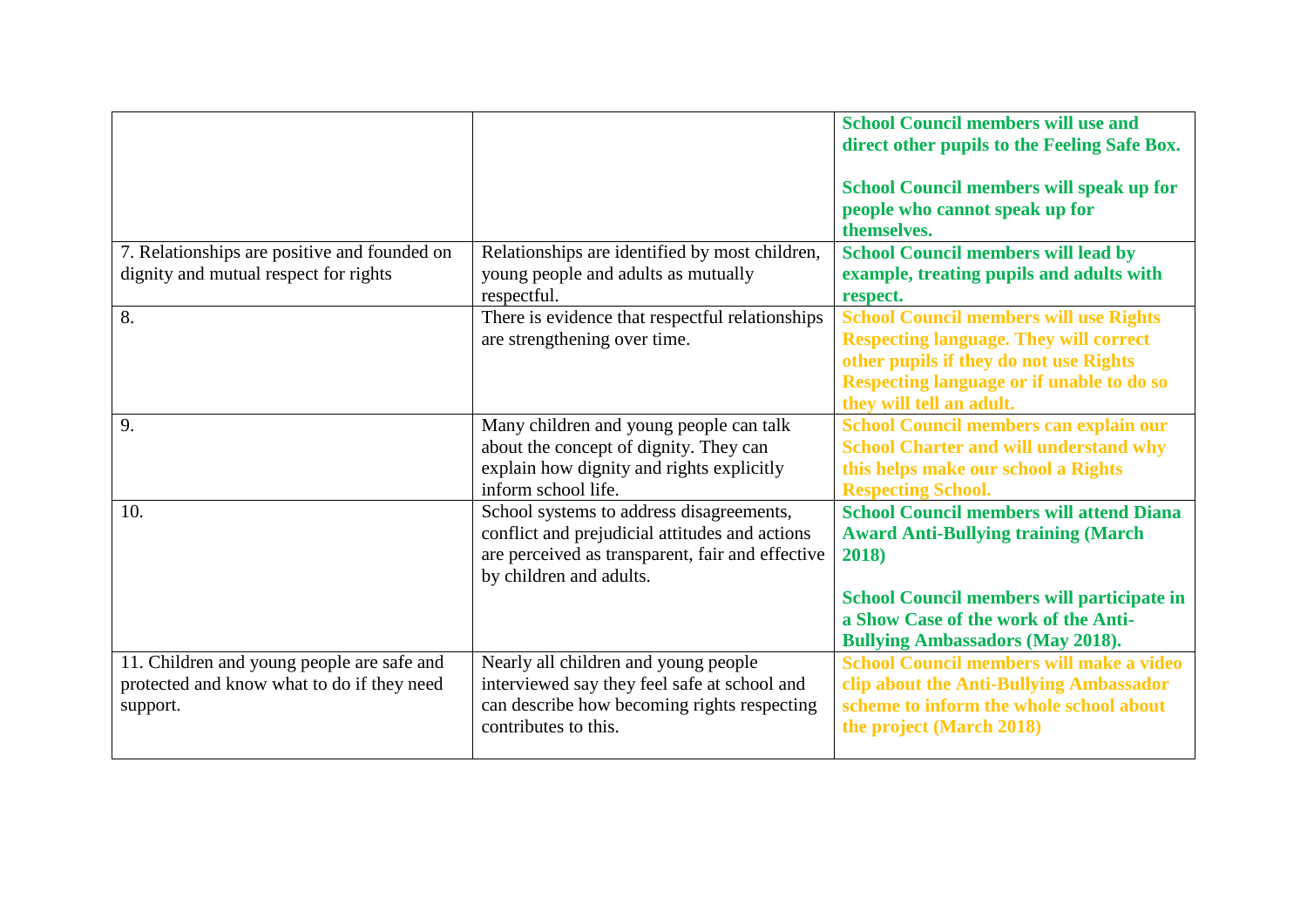|                                                                                                                |                                                                                                                                                                  | <b>School Council members will create a</b><br>display board to promote the work of the<br><b>Anti-Bullying Ambassadors (March 2018</b>                                             |
|----------------------------------------------------------------------------------------------------------------|------------------------------------------------------------------------------------------------------------------------------------------------------------------|-------------------------------------------------------------------------------------------------------------------------------------------------------------------------------------|
| 12.                                                                                                            | The school can show that bullying, violent<br>and discriminatory behaviour is rare or<br>steadily declining.                                                     | School Council members will set up a<br>buddy point in the playground where<br>pupils can go if they need help.                                                                     |
|                                                                                                                |                                                                                                                                                                  | <b>School Council will think about where</b><br>bullying is most likely to happen and will<br>put posters up in those places explaining<br>where to go for help.                    |
|                                                                                                                |                                                                                                                                                                  | <b>School Council members will use their</b><br><b>Diana Award Anti-Bullying training to</b><br>tackle bullying head on in our school.                                              |
| 13.                                                                                                            | Most children and young people have trust in<br>the school systems that enable them to report<br>any sense of not feeling safe both within and<br>beyond school. | <b>School Council members will help make</b><br>our Anti-Bullying policy better by<br>reviewing the child friendly version on a<br>vearly basis.                                    |
| 14. Children's social and emotional well-<br>being is a priority. They learn to develop<br>healthy lifestyles. | Most children and young people can describe<br>how the school provides information and<br>support for a range of physical, social and<br>emotional needs.        | <b>School Council will run yearly Anti-</b><br><b>Bullying Week challenges (On-going).</b>                                                                                          |
| 15.All children and young people are<br>included and are valued as individuals.                                | Nearly all children and young people describe<br>how everyone is included and valued, and can<br>describe how becoming rights respecting<br>contributes to this. | <b>School Council members will try to help</b><br>anyone who is feeling excluded<br><b>School Council members will make</b><br><b>Playground and Canteen charters (June</b><br>18). |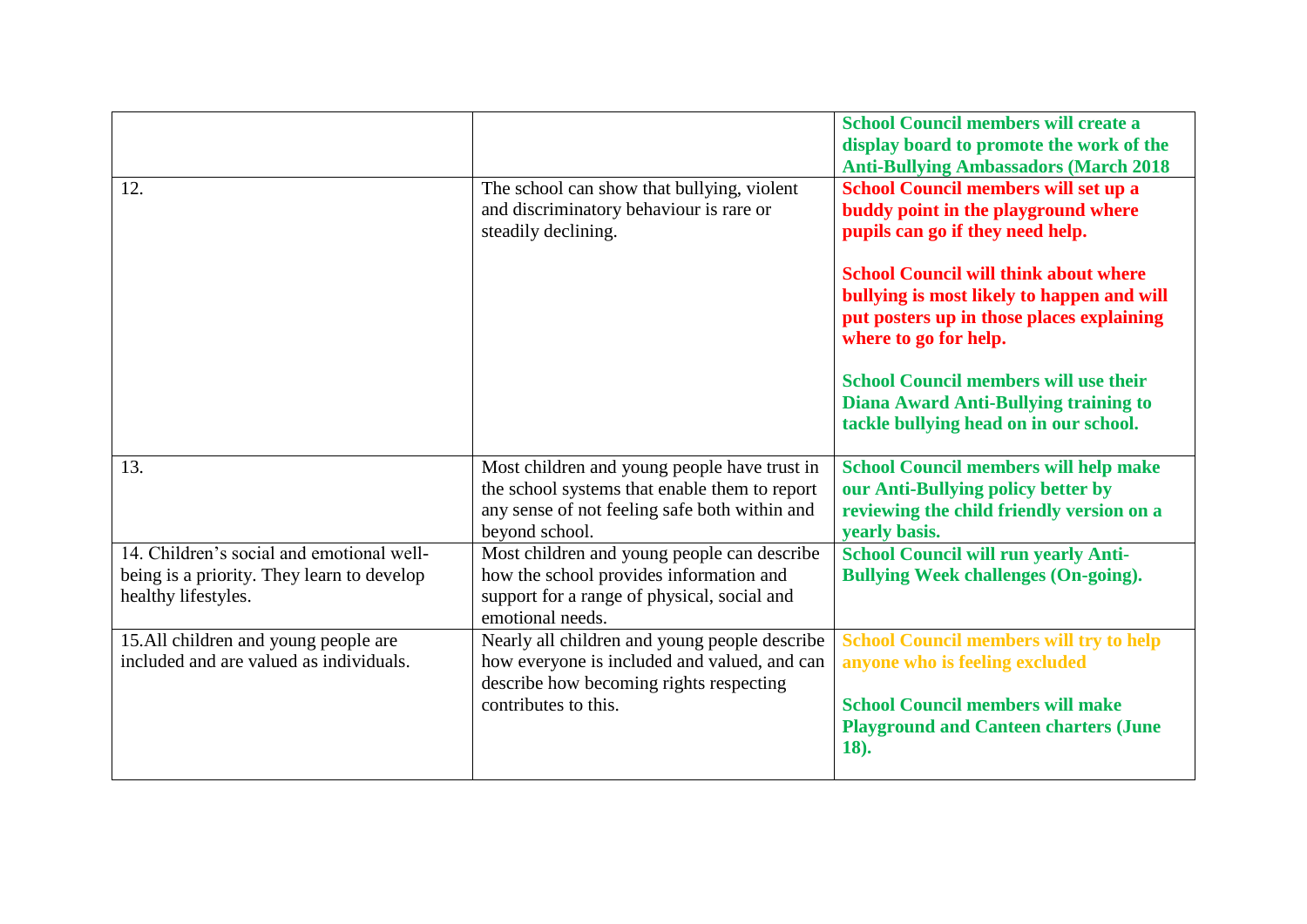| 16.                                  | The school is actively working towards (or is    | <b>School Council members will pass on ideas</b>  |
|--------------------------------------|--------------------------------------------------|---------------------------------------------------|
|                                      | sustaining) a strong culture of inclusion and is | from their classmates for various projects        |
|                                      | able to show how this is underpinned by non-     | such as Clubs, Reward Days, UNICEF                |
|                                      | discrimination.                                  | projects. (on-going)                              |
| 17. Children and young people value  | Most Children and young people speak of          | <b>School Council members will follow their</b>   |
| education and are involved in making | their commitment to the rights of others to      | <b>School Council contract and will</b>           |
| decisions about their learning.      | learn and can describe how they actively         | encourage others to do the same (On-              |
|                                      | respect this right.                              | going).                                           |
| 18.                                  | Nearly all children and young people             | <b>School Council members will try their best</b> |
|                                      | interviewed can explain how they play an         | in lessons and will try to improve                |
|                                      | active role in their learning.                   | themselves by achieving their targets.            |
|                                      |                                                  |                                                   |
|                                      |                                                  | <b>School Council members will review their</b>   |
|                                      |                                                  | targets half termly.                              |
|                                      |                                                  |                                                   |

## **Strand C: Teaching and Learning for Rights – Participation, Empowerment and Action**

Children are empowered to enjoy and exercise their rights and to promote the rights of others locally and globally. Duty bearers are accountable for ensuring that children experience their rights.

| <b>Outcome</b>                                  | At Gold                                         | RAG Actions – What, who, when                        |
|-------------------------------------------------|-------------------------------------------------|------------------------------------------------------|
| 19. Children and young people know that their   | Most children and young people describe how     | <b>School Council members will speak their</b>       |
| views are taken seriously.                      | their participation has a significant impact on | opinions in meetings and Steering Group              |
|                                                 | school improvement.                             | meetings.                                            |
|                                                 |                                                 |                                                      |
|                                                 |                                                 | <b>School Council members will set up suggestion</b> |
|                                                 |                                                 | boxes in their classrooms and will check on          |
|                                                 |                                                 | these weekly.                                        |
| 20. Children and young people have taken action | Children and young people engage in action to   | School Council members will participate in           |
| to claim their rights and promote the rights of | campaign and / or advocate for the rights of    | <b>UNICEF</b> Outright yearly.                       |
| others, locally and globally.                   | children locally and globally.                  |                                                      |